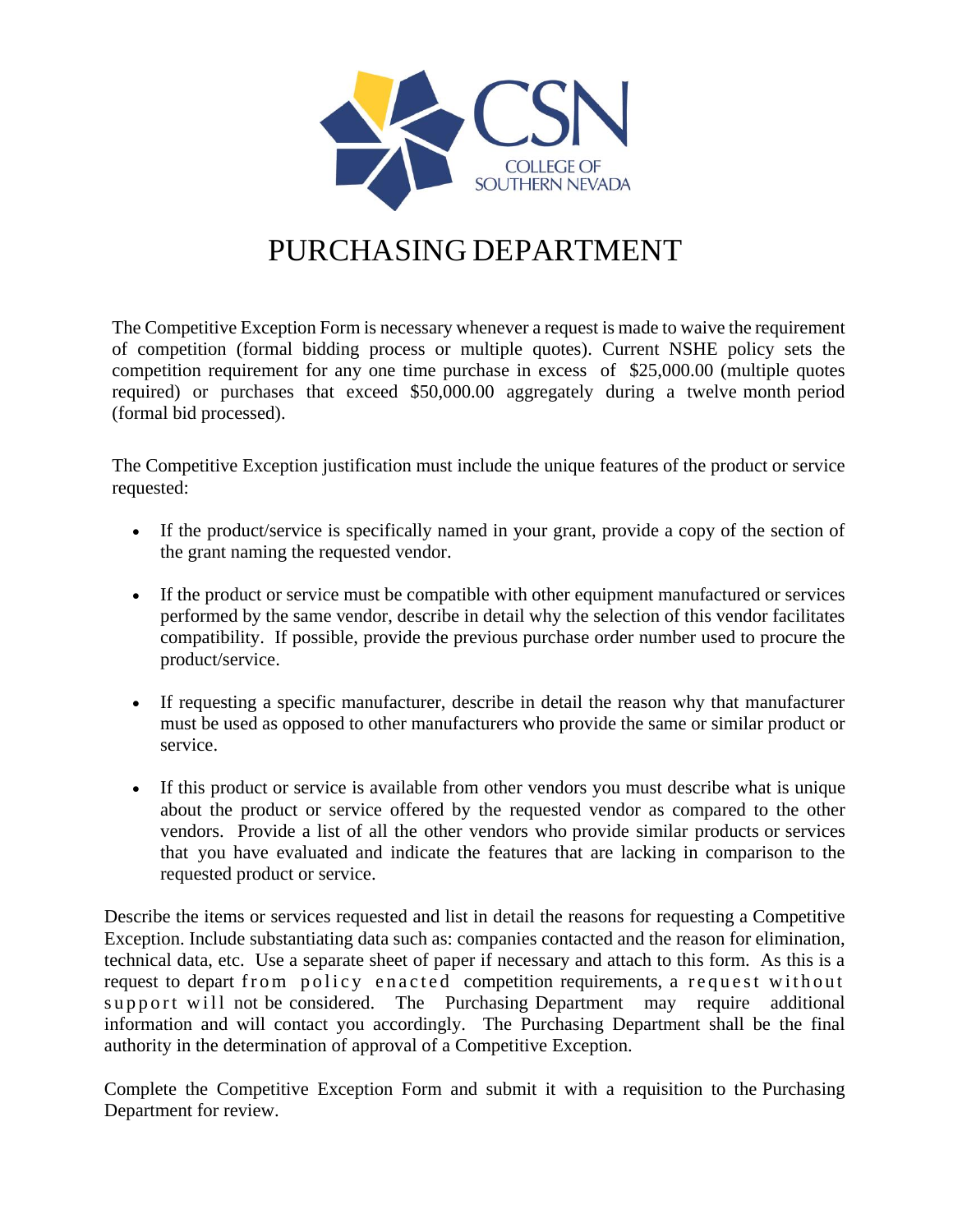## COMPETITIVE EXCEPTION FORM

| Date:                                                                                                                                                                                                                                           |                                             |  |                                |  |                                |  |
|-------------------------------------------------------------------------------------------------------------------------------------------------------------------------------------------------------------------------------------------------|---------------------------------------------|--|--------------------------------|--|--------------------------------|--|
| Competitive Exception Justification for Purchase Requisition No:                                                                                                                                                                                |                                             |  |                                |  |                                |  |
| Dept:                                                                                                                                                                                                                                           |                                             |  |                                |  |                                |  |
| I/We have thoroughly researched and determined that the vendor/brand requested in this documentation is<br>the only acceptable vendor/brand for the product/services that will fit my/our particular requirement.<br>Check all boxes that apply |                                             |  |                                |  |                                |  |
|                                                                                                                                                                                                                                                 | * Used Equipment                            |  | <b>Professional Expertise</b>  |  | Proprietary Item(s)            |  |
|                                                                                                                                                                                                                                                 | * Auction, Closeout, Bankruptcy, or Similar |  | Donor Specific                 |  | Standardization                |  |
|                                                                                                                                                                                                                                                 | * Emergency                                 |  | <b>Supplier Qualifications</b> |  | <b>Qualified Products List</b> |  |
|                                                                                                                                                                                                                                                 | Prototype (test purposes)                   |  | <b>Grant Specific</b>          |  | Follow-Up Work                 |  |
|                                                                                                                                                                                                                                                 | <b>Only Approved Source</b>                 |  | Compatibility                  |  | Other (explain below)          |  |

\* Requires approval from the Vice President of Finance and Administration per NSHE Chapter 5 Fiscal Procedures.

The product/service is required to: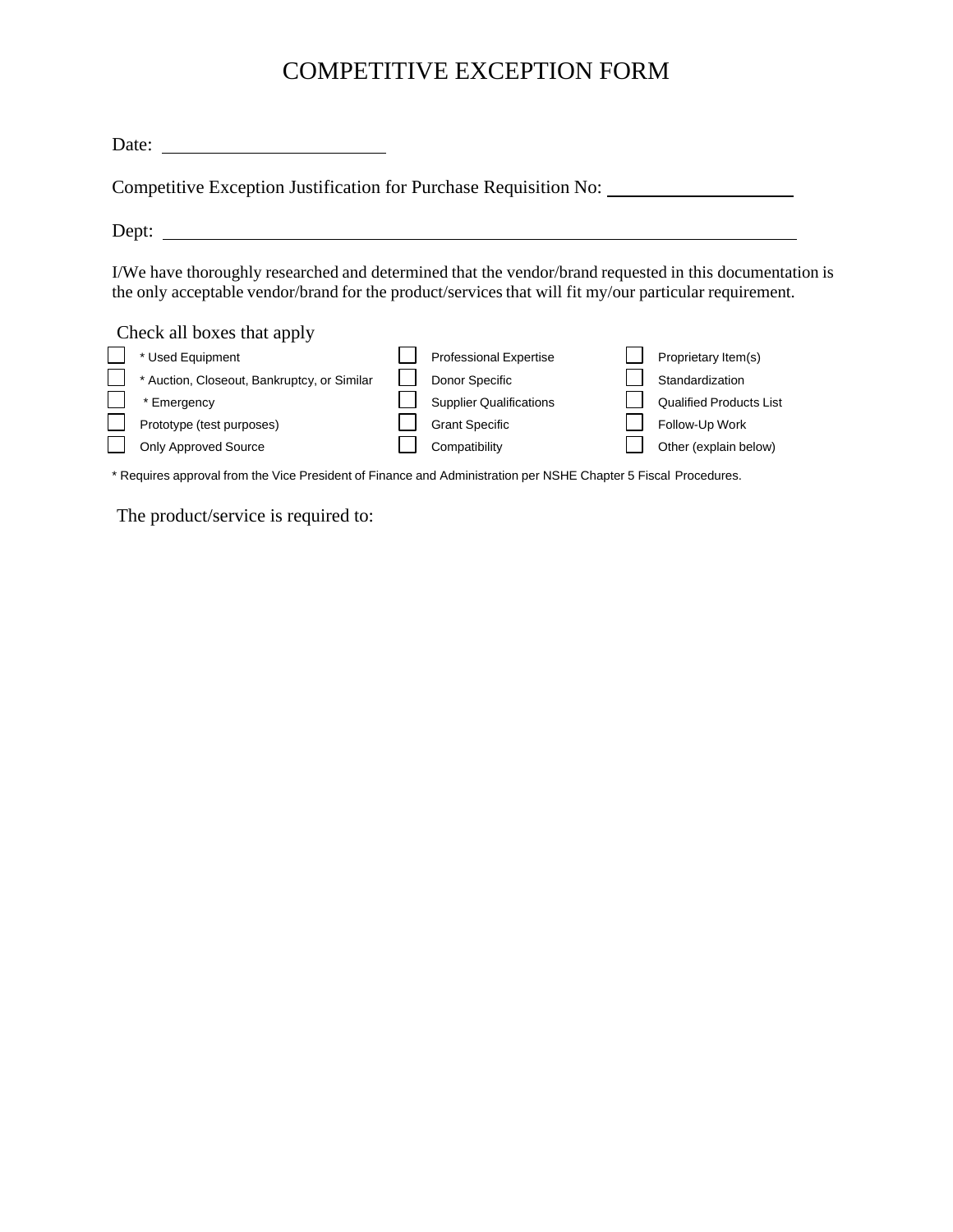## COMPETITIVE EXCEPTION FORM

Description of features or capabilities unique to the vendor/brand being requested as related to project requirements:

List all sources investigated to determine that no other source exists for similar products/services capable of meeting requirements, for example, Internet sites, professional publications, etc. **(Must be exhaustive of all sources for the products/services being purchased. If all sources are not investigated, send complete specifications with the requisition and Purchasing will issue a competitive solicitation.)**